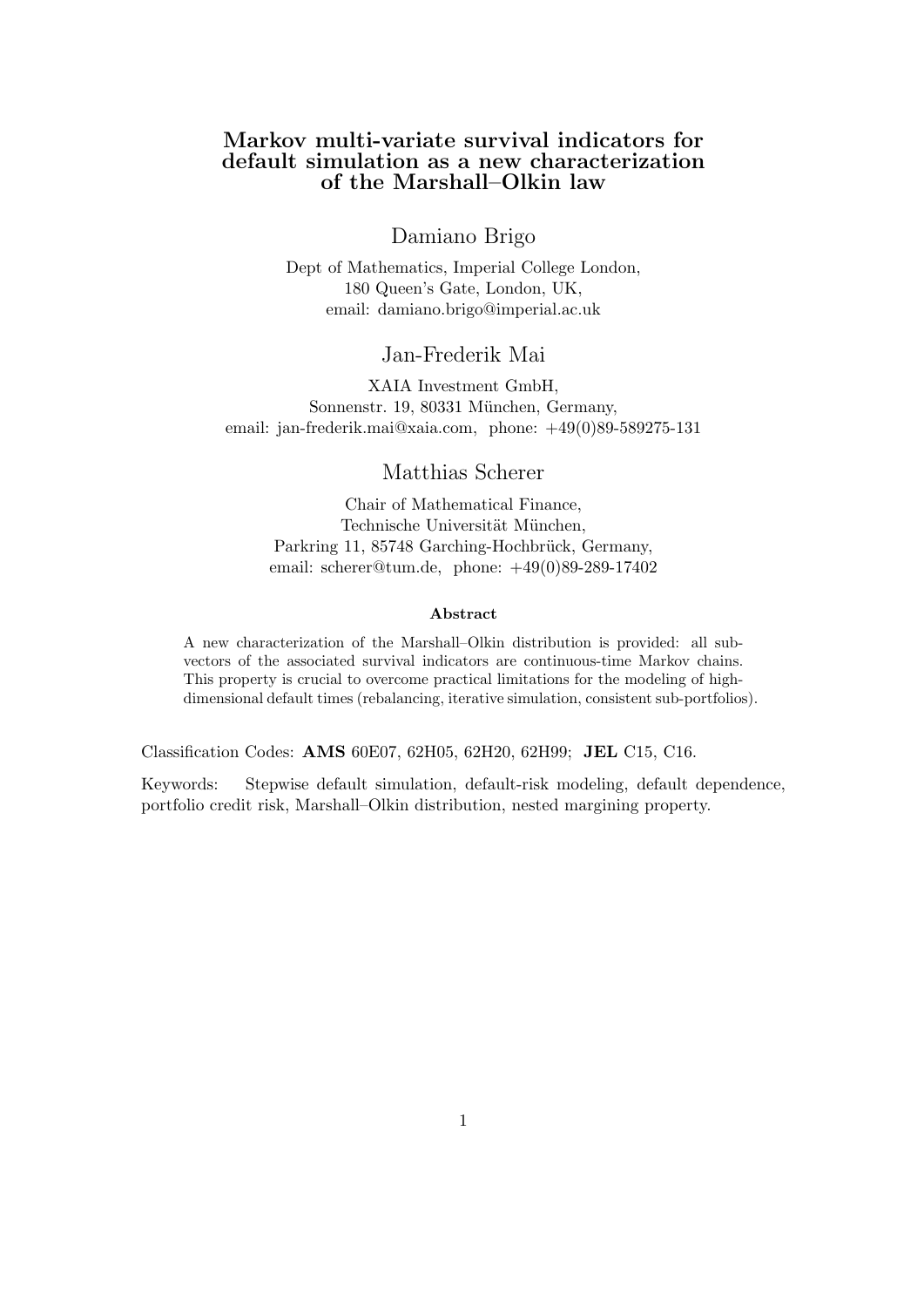# 1 Introduction

Implementing the simulation of a global portfolio –for the computation of certain risk measures, counterparty exposures, or pricing of valuation adjustments– is a numerically intensive task faced by all financial institutions, see [\[Brigo et al. \(2013\)\]](#page-10-0). An integral component of such an economic scenario generator is a model for the vector of default times  $(\tau_1, \ldots, \tau_d)$  of all credit-risky assets, with dimension d easily in the thousands. In practice, the model cosmos for the vector of default times is limited to "simple" models, since a high level of practical viability needs to be guaranteed. This explains why copula-based models are often the industry's preferred choice, cf. [\[McNeil et al. \(2005\)\]](#page-11-0). In many real-world applications one runs a simulation along a pre-specified time grid, and simulation of the dependence structure needs to be aligned with the relevant time steps. Moreover, being able to deal with sub-portfolios consistently with the full model and its simulation, in that removing a component at a default or portfolio rebalancing event does not change the probability law, is also convenient in practice. We term this fundamental property "nested margining" and show that it appears natural in the context of the Marshall–Olkin law, which the present article advocates as a model for  $(\tau_1, \ldots, \tau_d)$ . We argue that this choice is by no means arbitrary, but rather stems from a number of practical limitations indicated above and discussed in depth in Section [3.](#page-4-0) Mathematically, this corresponds to a need for a Markovianity property that constitutes a novel characterization of the Marshall–Olkin law. To this end, the remaining sections of the paper are organized as follows:

Mathematical contribution: Section [2](#page-2-0) shows that the Marshall–Olkin distribution is characterized by the property that all subvectors of its associated survival indicator process are continuous-time Markov chains. This result demonstrates that a need for Markovianity on all sub-portfolio levels naturally limits the model cosmos to the (seemingly small) class of Marshall–Olkin distributions. This statement formally completes an initial investigation in [\[Brigo, Chourdakis \(2012\)\]](#page-10-1), where Markovianity of minima of default times is investigated and linked to extreme-value copulas under a weaker notion of lack–of–memory.

Real world restrictions: Section [3](#page-4-0) provides a collection of practical restrictions regarding the modeling of multiple defaults for company-wide tasks as mentioned above. Besides the necessity for stepwise simulation along a given time grid, a "nested margining property" is required in order to cope with occurred defaults and portfolio rebalancing tasks. As a consequence of all restrictions, it is argued that a reasonable trade-off between applicability and model flexibility might consist in modeling the multi-variate survival indicator process such that each subvector of it is a continuous-time Markov chain. In conjunction with Section [2](#page-2-0) this renders the Marshall–Olkin distribution the natural and indeed unique choice for modeling default times.

Implementation advice: Having identified the Marshall–Olkin distribution as essentially the only model satisfying our list of practical demands, we find it appropriate to scrutinize some recent statistical literature on the efficient parameterization and stepwise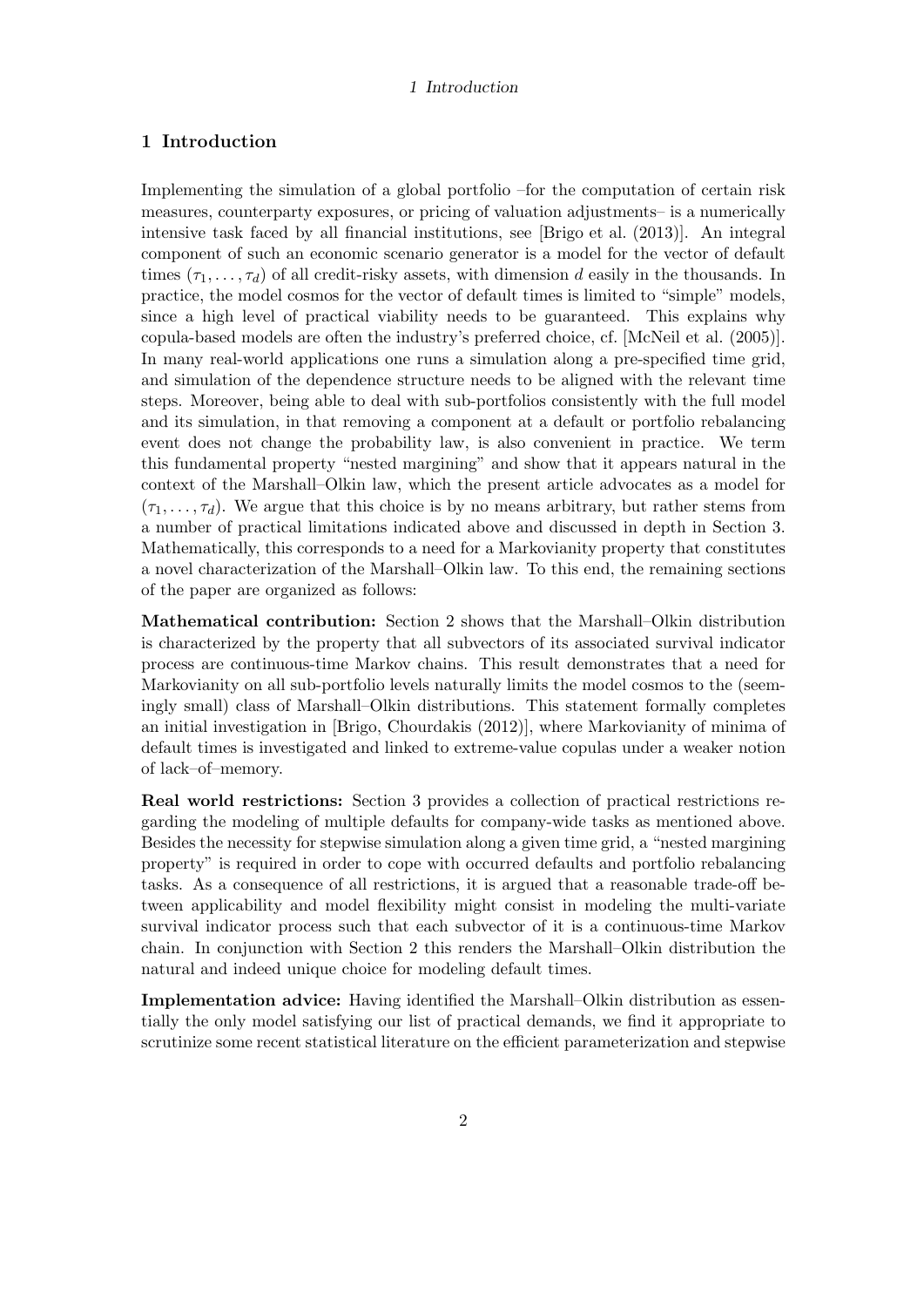simulation of the Marshall–Olkin distribution, with an eye towards a feasible implemen-tation via the so-called Lévy-frailty construction. This is done in Section [4.](#page-7-0)

## <span id="page-2-0"></span>2 A new characterization of the Marshall–Olkin law

We denote the survival indicator process of the considered default times  $(\tau_1, \ldots, \tau_d)$ by  $\mathbf{Z}(t) := (\mathbf{1}_{\{\tau_1 > t\}}, \dots, \mathbf{1}_{\{\tau_d > t\}})$ . Furthermore, we denote by  $\mathbf{Z}_I$  the  $|I|$ -margin of  $\mathbf{Z}$ , which only consists of the components indexed by  $I \subset \{1, \ldots, d\}$ , so that, in particular,  $\mathbf{Z} = \mathbf{Z}_{\{1,\ldots,d\}}$ . It will be convenient to identify the state space  $\{0,1\}^d$  of  $\mathbf{Z}$  with the power set of  $\{1, \ldots, d\}$  via the bijection

$$
h(I) := (\mathbf{1}_{\{1 \in I\}}, \dots, \mathbf{1}_{\{d \in I\}}), \quad I \subset \{1, \dots, d\}.
$$
 (1)

The following distribution is the essential object of interest in what follows.

### Definition 2.1 (The Marshall–Olkin distribution)

On a probability space  $(\Omega, \mathcal{F}, \mathbb{P})$ , a random vector  $(\tau_1, \ldots, \tau_d)$  taking values in  $[0, \infty)^d$ is said to follow a Marshall–Olkin distribution (MO) if it has the survival function

$$
\mathbb{P}(\tau_1 > t_1, \ldots, \tau_d > t_d) = \exp\Big(-\sum_{\emptyset \neq I \subset \{1, \ldots, d\}} \lambda_I \max_{i \in I} \{t_i\}\Big), \quad t_1, \ldots, t_d \geq 0,
$$

for non-negative parameters  $\{\lambda_I\}$ ,  $\emptyset \neq I \subset \{1, \ldots, d\}$ , satisfying  $\sum_{I:i \in I} \lambda_I > 0$  for all  $i =$  $1, \ldots, d$ . A canonical construction for this distribution, due to [\[Marshall, Olkin \(1967\)\]](#page-11-1), is based on a collection of independent exponential random variables  ${E_I}_{\theta \neq I \subset \{1,\ldots,d\}}$ with rates  $\lambda_I$  and given via

<span id="page-2-2"></span>
$$
\tau_i := \min\{E_I : i \in I\}, \quad i = 1, \dots, d,\tag{2}
$$

where  $\lambda_I = 0$  is conveniently interpreted as  $E_I \equiv \infty$ .

The following theorem characterizes the Marshall–Olkin law of the vector  $(\tau_1, \ldots, \tau_d)$  in terms of Markov properties of the processes  $\mathbf{Z}_I$ . The sufficiency statement is intuitive, since the Markov property of the  $\mathbb{Z}_I$ 's can be shown to imply the so-called lack-ofmemory property for  $(\tau_1, \ldots, \tau_d)$ , which is known to characterize the Marshall–Olkin law at least since the pioneering work of [\[Marshall, Olkin \(1967\)\]](#page-11-1). The necessity statement is maybe less intuitive but implies important limitations for practical modeling, cf. Section [3.](#page-4-0) Its proof is based on an alternative stochastic construction of the Marshall– Olkin law from [\[Arnold \(1975\)\]](#page-10-2), which shows that a dynamic simulation of  $\mathbf{Z}_I$  is actually Markovian.

### <span id="page-2-1"></span>Theorem 2.2 (Markovianity of survival indicators)

 $(\tau_1, \ldots, \tau_d)$  has a Marshall–Olkin distribution  $\Leftrightarrow$  the |*I*|-dimensional survival indicator processes  $\mathbf{Z}_I$  are continuous time Markov chains for all subsets  $\emptyset \neq I \subset \{1, \ldots, d\}$ .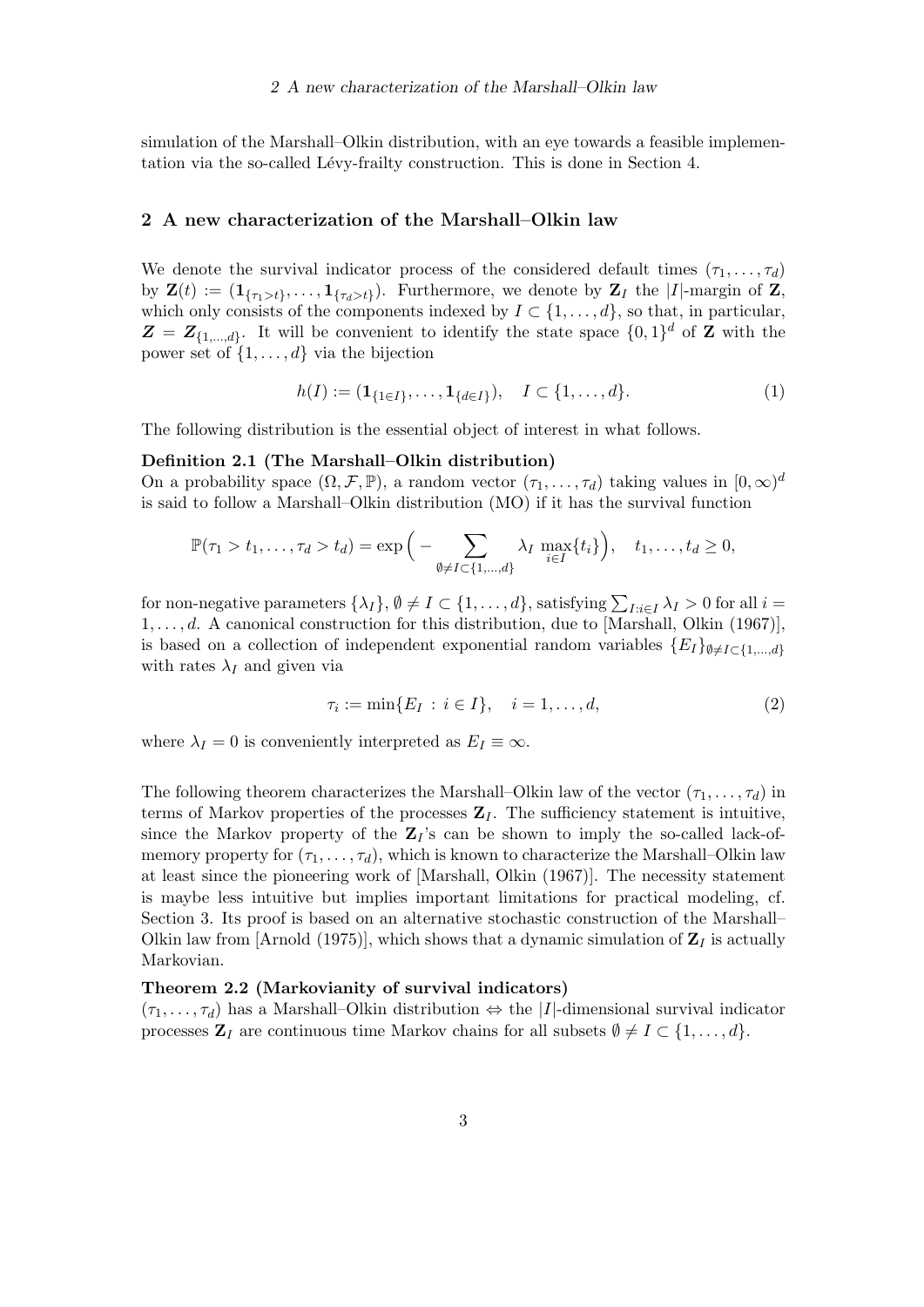# Proof

" $\Leftarrow$ " By the time-homogeneous Markov property of  $\mathbf{Z} = \mathbf{Z}_{\{1,\dots,d\}}$ , there is a transition function  $p_{\mathbf{x},\mathbf{y}}(t)$  for  $\mathbf{x},\mathbf{y} \in \{0,1\}^d$  and  $t \geq 0$  such that

$$
\mathbb{P}(\mathbf{Z}(t_n) = \mathbf{x}_n, \dots, \mathbf{Z}(t_1) = \mathbf{x}_1) = p_{(1,\dots,1),\mathbf{x}_1}(t_1) \prod_{\ell=2}^n p_{\mathbf{x}_{\ell-1},\mathbf{x}_{\ell}}(t_{\ell} - t_{\ell-1})
$$

for  $t_n > \ldots > t_1 > 0$  and  $\mathbf{x}_1, \ldots, \mathbf{x}_n \in \{0,1\}^d$ . Let  $t, s_1, \ldots, s_d \geq 0$  be arbitrary and denote by  $\pi$  a permutation such that  $s_{\pi(1)} \leq s_{\pi(2)} \leq \ldots \leq s_{\pi(d)}$  is the ordered list of  $s_1, \ldots, s_d$ . Define the following subsets of  $\{0, 1\}^d$ :

$$
A_1 := \{(1, \ldots, 1)\}, \quad A_k := \left\{ \mathbf{x} \in \{0, 1\}^d : x_{\pi(\ell)} = 1 \text{ for all } \ell \geq k \right\}, \quad k = 2, \ldots, d.
$$

In words,  $A_k$  denotes the subset of  $\{0,1\}^d$  in which all components  $\pi(k), \ldots, \pi(d)$  are still alive. There is a finite number N of distinct paths  $(\mathbf{x}_2^{(i)})$  $\mathbf{x}_2^{(i)},\ldots,\mathbf{x}_d^{(i)}$  $\binom{u}{d} \in A_2 \times \ldots \times A_d,$  $i = 1, \ldots, N$ , that avoid inconsistent patterns in time (such as default resurrections, etc.), i.e. such that

$$
0 < \mathbb{P}(\mathbf{Z}(t+s_{\pi(1)}) = (1,\ldots,1), \mathbf{Z}(t+s_{\pi(2)}) = \mathbf{x}_2^{(i)},\ldots, \mathbf{Z}(t+s_{\pi(d)}) = \mathbf{x}_d^{(i)}).
$$

This set of paths depends on  $s_1, \ldots, s_d$ , but it does not depend on t by the timehomogeneity property of Z. We have

$$
\mathbb{P}(\tau_1 > t, \ldots, \tau_d > t) \mathbb{P}(\tau_1 > s_1, \ldots, \tau_d > s_d)
$$
\n
$$
= \mathbb{P}(\mathbf{Z}(t) \in A_1) \mathbb{P}(\mathbf{Z}(s_{\pi(1)}) \in A_1, \mathbf{Z}(s_{\pi(2)}) \in A_2, \ldots, \mathbf{Z}(s_{\pi(d)}) \in A_d)
$$
\n
$$
= \mathbb{P}(\mathbf{Z}(t) \in A_1) \sum_{i=1}^N \mathbb{P}(\mathbf{Z}(s_{\pi(1)}) = (1, \ldots, 1), \mathbf{Z}(s_{\pi(2)}) = \mathbf{x}_2^{(i)}, \ldots, \mathbf{Z}(s_{\pi(d)}) = \mathbf{x}_d^{(i)})
$$
\n
$$
= p_{(1, \ldots, 1), (1, \ldots, 1)}(t) \sum_{i=1}^N p_{(1, \ldots, 1), (1, \ldots, 1)}(s_{\pi(1)}) p_{(1, \ldots, 1), \mathbf{x}_2^{(i)}}(s_{\pi(2)} - s_{\pi(1)}) \prod_{k=3}^d p_{\mathbf{x}_{k-1}^{(i)}, \mathbf{x}_k^{(i)}}(s_{\pi(k)} - s_{\pi(k-1)})
$$
\n
$$
= \sum_{i=1}^N p_{(1, \ldots, 1), (1, \ldots, 1)}(t + s_{\pi(1)}) p_{(1, \ldots, 1), \mathbf{x}_2^{(i)}}(t + s_{\pi(2)} - (t + s_{\pi(1)})) \prod_{k=3}^d p_{\mathbf{x}_{k-1}^{(i)}, \mathbf{x}_k^{(i)}}(t + s_{\pi(k)} - (t + s_{\pi(k-1)}))
$$
\n
$$
= \mathbb{P}(\mathbf{Z}(t + s_{\pi(1)}) \in A_1, \mathbf{Z}(t + s_{\pi(2)}) \in A_2, \ldots, \mathbf{Z}(t + s_{\pi(d)}) \in A_d)
$$
\n
$$
= \mathbb{P}(\tau_1 > t + s_1, \ldots, \tau_d > t + s_d).
$$

Repeating the above derivation for every subset  $I \subset \{1, \ldots, d\}$  we obtain the equation

$$
\mathbb{P}(\tau_{i_1} > t + s_{i_1}, \dots, \tau_{i_k} > t + s_{i_k}) = \mathbb{P}(\tau_{i_1} > t, \dots, \tau_{i_k} > t) \mathbb{P}(\tau_{i_1} > s_{i_1}, \dots, \tau_{i_k} > s_{i_k})
$$

for arbitrary  $1 \leq i_1, \ldots, i_k \leq d$  and  $t, s_{i_1}, \ldots, s_{i_k} \geq 0$ . This is precisely the functional equation describing the multi-variate lack-of-memory property, which is well-known to characterize the Marshall–Olkin exponential distribution, see [\[Marshall, Olkin \(1967\),](#page-11-1) [Marshall, Olkin \(1995\)\]](#page-11-2).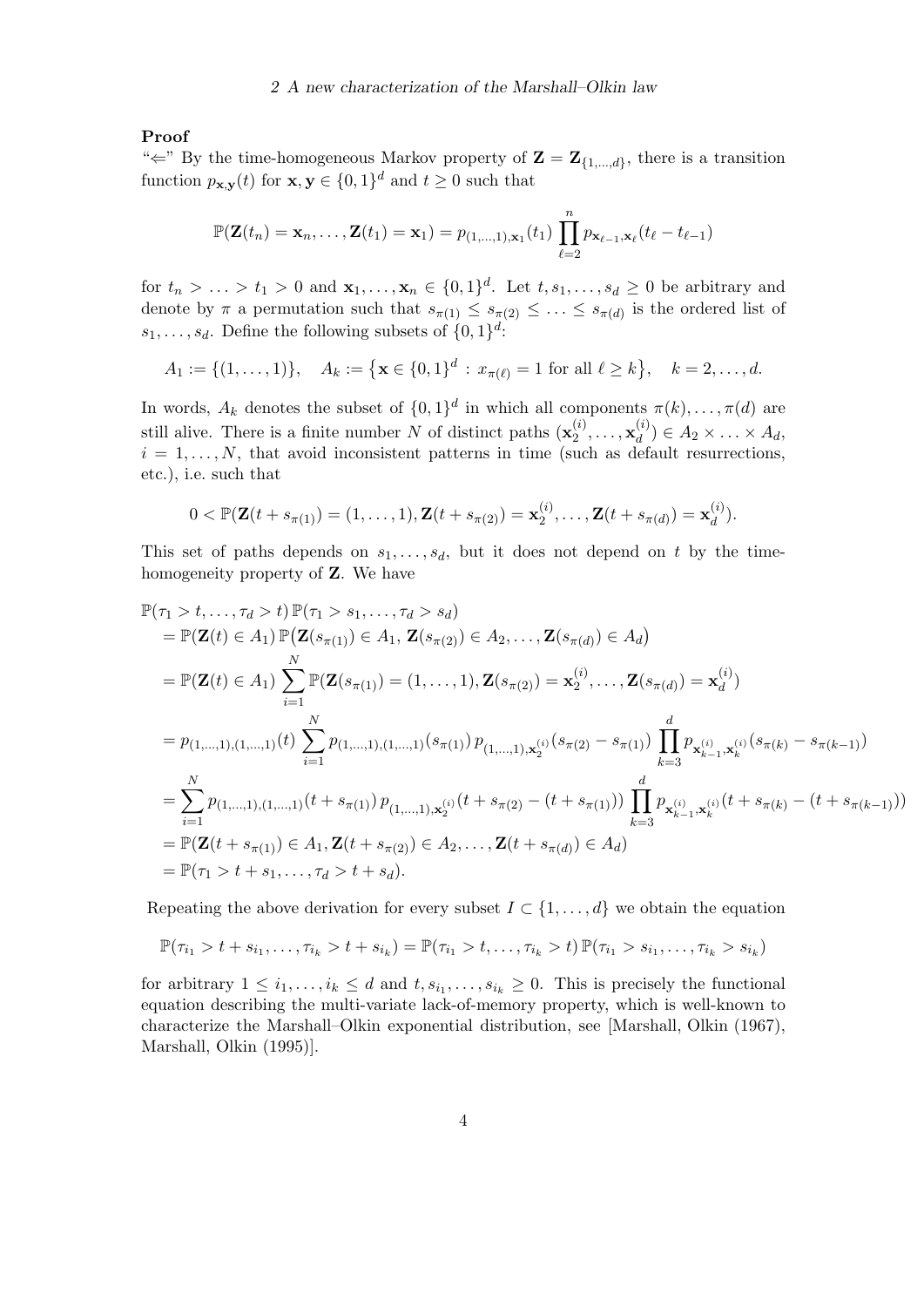## 3 Practical restrictions for multivariate default models

" $\Rightarrow$ " Assume  $(\tau_1,\ldots,\tau_d)$  has a Marshall–Olkin distribution with parameters  $\{\lambda_I\},\emptyset\neq\emptyset$  $I\subset\{1,\ldots,d\}$  satisfying  $\sum_{I:k\in I}\lambda_I>0$  for all  $k=1,\ldots,d.$  We prove Markovianity of  $\mathbf{Z}_I$ for an arbitrary non-empty subset  $I$  of components. Without loss of generality, we may assume that  $(\tau_1, \ldots, \tau_d)$  is defined on the following probability space, as first considered in [\[Arnold \(1975\)\]](#page-10-2): we consider an iid sequence  ${E_n}_{n\in\mathbb{N}}$  of exponential random variables with rate  $\lambda := \sum_{\emptyset \neq K \subset \{1,\dots,d\}} \lambda_K$  and an independent iid sequence  $\{Y_n\}_{n \in \mathbb{N}}$  of set-valued random variables with distribution given by

$$
\mathbb{P}(Y_1 = K) = \frac{\lambda_K}{\lambda}, \quad \emptyset \neq K \subset \{1, \ldots, d\}.
$$

The random vector  $(\tau_1, \ldots, \tau_d)$  is then defined as  $\tau_k := E_1 + \ldots + E_{\min\{n : k \in Y_n\}}, k =$  $1, \ldots, d$ . Let us introduce the notation

$$
N_t := \sum_{k=1}^{\infty} \mathbf{1}_{\{E_1 + \ldots + E_k \le t\}}, \quad t \ge 0,
$$

which is a Poisson process with intensity  $\lambda$ . Fix a non-empty set  $I \subset \{1, \ldots, d\}$ , say  $I = \{i_1, \ldots, i_k\}$  with  $1 \leq i_1 < \ldots < i_k \leq d$ . Denoting the power set of  $\{1, \ldots, d\}$  by  $\mathcal{P}_d$ , we define the function  $f_I: \{0,1\}^k \times \mathcal{P}_d \to \{0,1\}^k$  as follows:

$$
j\text{-th component of } f_I(\vec{x},J) := \mathbf{1}_{\{x_j=1 \text{ and } i_j \notin J\}}, \quad j=1,\ldots,k,
$$

for  $\vec{x} = (x_1, \ldots, x_k) \in \{0,1\}^k$  and  $J \in \mathcal{P}_d$ . It is now readily observed – in fact just a rewriting of Arnold's model – that

<span id="page-4-1"></span>
$$
\mathbf{Z}_I(t) = f_I\Big(\mathbf{Z}_I(s), \bigcup_{k=N_s+1}^{N_t} Y_k\Big), \quad t \ge s \ge 0.
$$
 (3)

This stochastic representation implies the claim, since the second argument of  $f_I$  is independent of  $\mathcal{F}_I(s) := \sigma(\mathbf{Z}_I(u) : u \leq s)$  by the Poisson property of  $\{N_t\}$ . To see this, it suffices to observe that  $Z_I(s)$  is a function of  $N_s$  and  $Y_1, \ldots, Y_{N_s}$  (which can be seen by setting  $t = s$  and  $s = 0$  in [\(3\)](#page-4-1)), whereas the second argument is a function of  $Y_{N_s+1}, \ldots, Y_{N_t}$ . Consequently, the independent random variables  $N_s$  and  $N_t - N_s$  only serve as a random pick of two independent (because disjoint) partial sequences of the iid sequence  $Y_1, Y_2, \ldots$ 

### <span id="page-4-0"></span>3 Practical restrictions for multivariate default models

Connections between Markov chains and random vectors have already been studied in the literature. A very general framework is given by the multivariate phase-type distributions family (MPH). This has been thoroughly developed in the late seventies by M.F. Neuts and co-workers, a survey can be found in [\[Bladt \(2005\)\]](#page-10-3). MPH are introduced in the context of default risk in [\[Assaf et al. \(1984\)\]](#page-10-4), see also [\[Cai, Li \(2005\)\]](#page-10-5),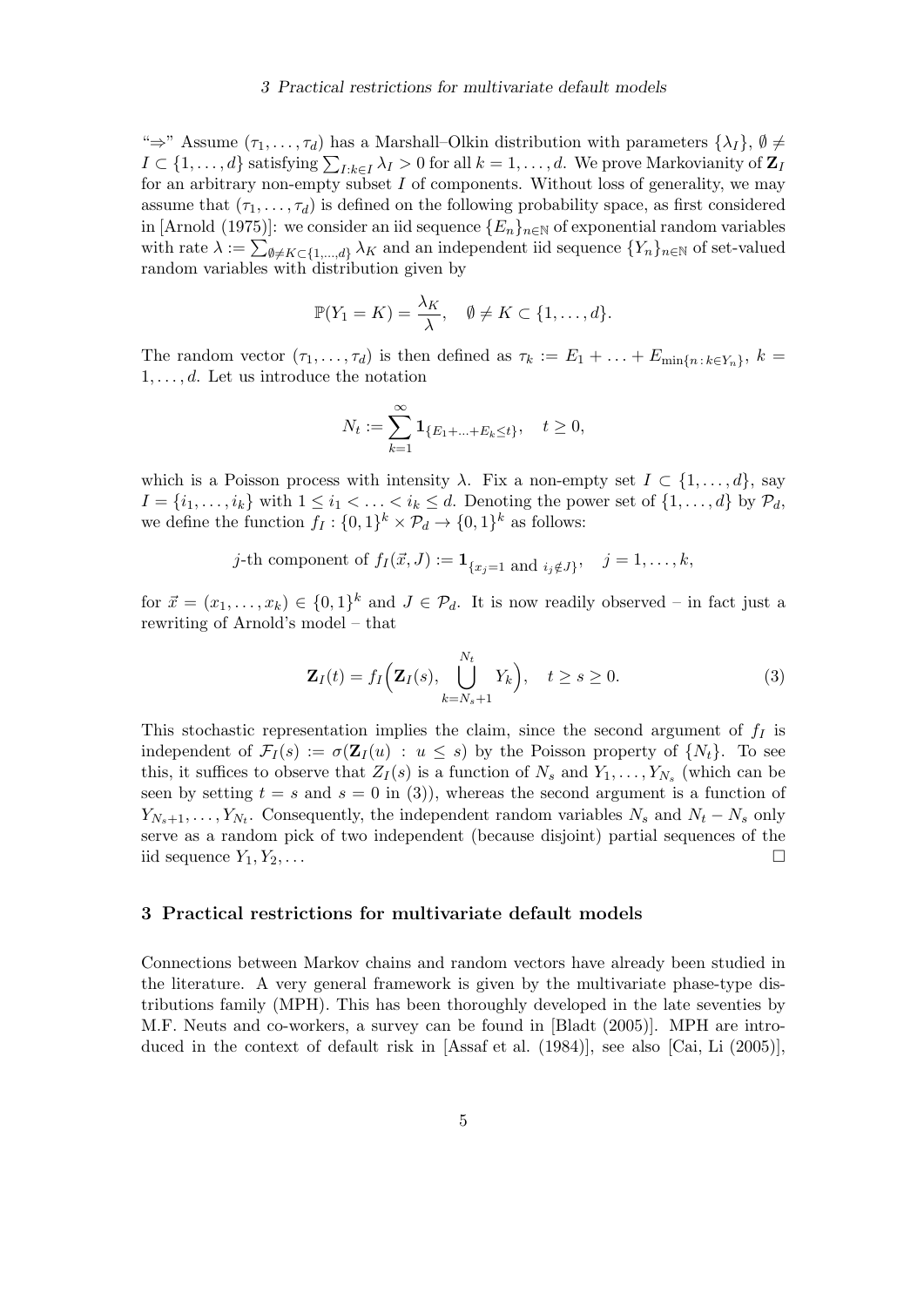## 3 Practical restrictions for multivariate default models

defining a random vector explicitly via a Markov chain. Unfortunately, multi-variate phase type distributions, due to their generality, appear to be very difficult to work with in high-dimensional applications. A more practical, proper subclass of MPH is given by the family of default times whose associated survival indicator process  $Z$  is a continuoustime Markov chain. This family, which we abbreviate by MCH, has been studied exten-sively in the context of credit-risk modeling in [Herbertsson, Rootzen (2008), [Bielecki et al. \(2011b\)\]](#page-10-6), and includes looping defaults, and thus default contagion in the sense of [\[Jarrow, Yu \(2001\),](#page-11-4) [Yu \(2007\)\]](#page-11-5). However, the MCH family still imposes serious challenges in a real world implementation, since it is not naturally equipped with a "nested margining property" (cf. (P2) below). The main practical implication of Theorem [2.2](#page-2-1) is that the latter property is satisfied by MO, and moreover, MO is actually characterized by this property within the MCH family. Acknowledging previous results, it is known since [\[Assaf et al. \(1984\)\]](#page-10-4) that  $MO \subsetneq MPH$ , and it is also not difficult to observe that  $MO \subsetneq MCH$ . To the best of our knowledge, however, existing literature did neither realize that MO is essentially the only family of distributions satisfying the nested margining property, nor did it address the economic consequences thereof.

We describe two practical aspects that manifest severe problems when a portfolio-default model is integrated into a financial institution's existing simulation engine, which nowadays is needed for the assessment of risk measures or counterparty exposures. In particular, these issues limit the modeling cosmos and justify the use of MO as portfolio-default model.

(P1) Stepwise simulation: A global simulation of a large portfolio, possibly consisting of different asset classes and risk factors, naturally requires diverse knowledge. In particular, different specialized departments deliver their sub-portfolio models to a dedicated department which aggregates these models to a global one. One common ground for the aggregation of several different models to one global simulation engine is typically the time grid, which serves as a basis for the propagation of all risk factors in all models. Furthermore, the mesh of this simulation time grid must be variable, since regulation suggests the use of different holding periods in the assessment of risk measures, see, e.g., [\[BIS Consultative Document \(2012\)\]](#page-10-7). As a consequence for the portfolio-default model this necessitates the need to simulate paths of the process Z stepwise, along a given time grid with all other (e.g. Brownian-driven) risk factors. This is a critical issue, since many copulabased models that are currently in use lack a natural coherence with stepwise simulation. Generally speaking, we face the task of simulating a path of Z along an equidistant grid with length  $\Delta$ , the smallest common time step needed to reach all the desired grid times, i.e. the sequence  $(\mathbf{Z}(0), \mathbf{Z}(\Delta), \mathbf{Z}(2\Delta), \ldots)$ . In order to carry out the simulation in a stepwise manner, in step  $k$  of the simulation we have to simulate  $\mathbf{Z}(k \Delta)$  from the discrete distribution

$$
\left(P_{\mathbf{Z}((k-1)\,\Delta),h(J)}\big[(k-1),\mathcal{F}_{(k-1)\,\Delta}\big]\right)_{J\subset\{1,\dots,d\}},
$$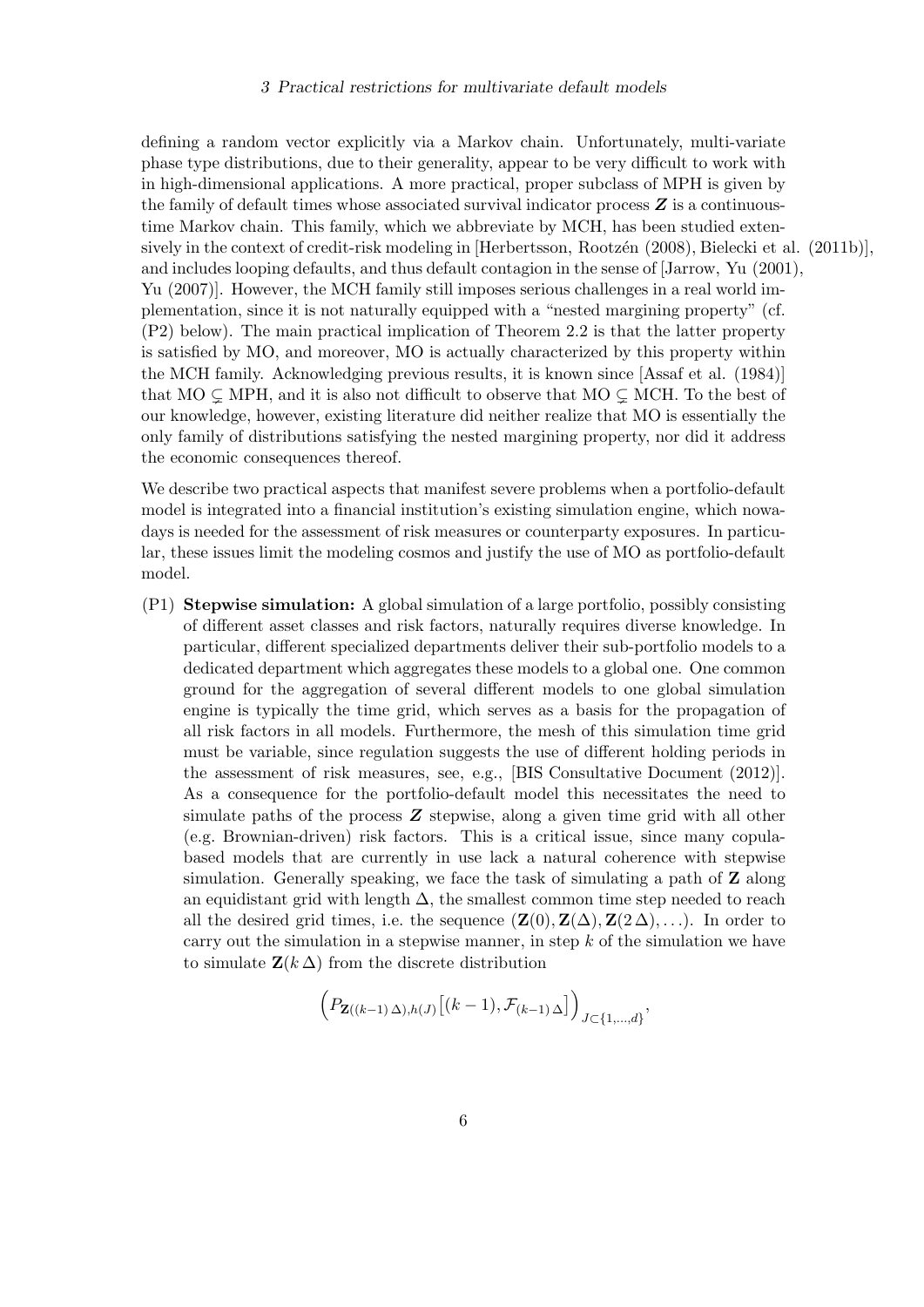where

$$
P_{h(I),h(J)}\big[(k-1),\mathcal{F}_{(k-1)\Delta}\big]:=\mathbb{P}\big(\mathbf{Z}(k\,\Delta)=h(J)\,\big|\,(\mathbf{Z}((k-1)\,\Delta)=h(I),\mathcal{F}_{(k-1)\,\Delta}\big),
$$

with  $\mathcal{F}_t$  being the  $\sigma$ -algebra of all available information at time t. For global simulations in practical tasks it is a convenient simplification to restrict one's attention to models in the MCH class, i.e. in which Z is a continuous-time Markov chain. In particular, this implies that

$$
P_{h(I),h(J)}\big[(k-1),\mathcal{F}_{(k-1)\,\Delta}\big] = P_{h(I),h(J)}\big[\Delta\big]
$$
\n<sup>(4)</sup>

depends only on  $\Delta$ . The ability for efficient stepwise simulation along a given time grid stems from the fact that continuous-time Markov chains can be discretized to discrete-time Markov chains via the computation of the matrix exponential of their associated generator matrix, leading to easily implementable transition matrices. Furthermore, the articles [Herbertsson, Rootzén (2008), [Bielecki et al. \(2011b\)\]](#page-10-6) demonstrate that the resulting MCH family of default models is flexible and tractable enough to efficiently price portfolio-credit derivatives with static composition. However, MCH models do not necessarily exhibit the following nested margining property, which has enormous practical implications.

(P2) Nested margining property: If one wishes to carry out a simulation study involving only a distinct sub-portfolio, i.e. a subgroup  $I \subseteq \{1, \ldots, d\}$  of components, in general one still has to simulate the whole portfolio Z and cannot simulate the subvector-indicator process  $\mathbb{Z}_I$  directly with a more efficient simulation engine. Hence, it is a priori not guaranteed that the model is stable under taking margins, called "nested margining property". One would like to be able to design the model by means of a hierarchical factor-loading way of thinking, which is particularly crucial for large portfolios that are frequently restructured. If the application in concern requires us to add (remove) components to (from) our portfolio on a frequent basis, every such change might alter the dependence structure between the original components, and therefore requires careful and potentially very time consuming readjustments of the model. In other words, one would like to be able to increase or reduce the model dimension straightforwardly. These frequent readjustments are much easier to understand and implement in case of an available hierarchical structure consisting of groups to which new (from which old) components are added (removed). Models with the property of being consistent when varying their dimension are very manageable and popular. A typical nested-margining representative is the Gaussian copula model with hierarchical, multi-factor parameterisation of its correlation matrix, that is, however, not part of the MO class, and violating (P1) and (P2).

Within the MCH family, the subfamily of models for which every subvector indicator process  $\mathbf{Z}_I$  is a continuous-time Markov chain satisfies the nested margining property. This is because Markovianity of  $Z_I$  guarantees that each process  $Z_I$ can be simulated without the need to know the full history of Z. Theorem [2.2](#page-2-1)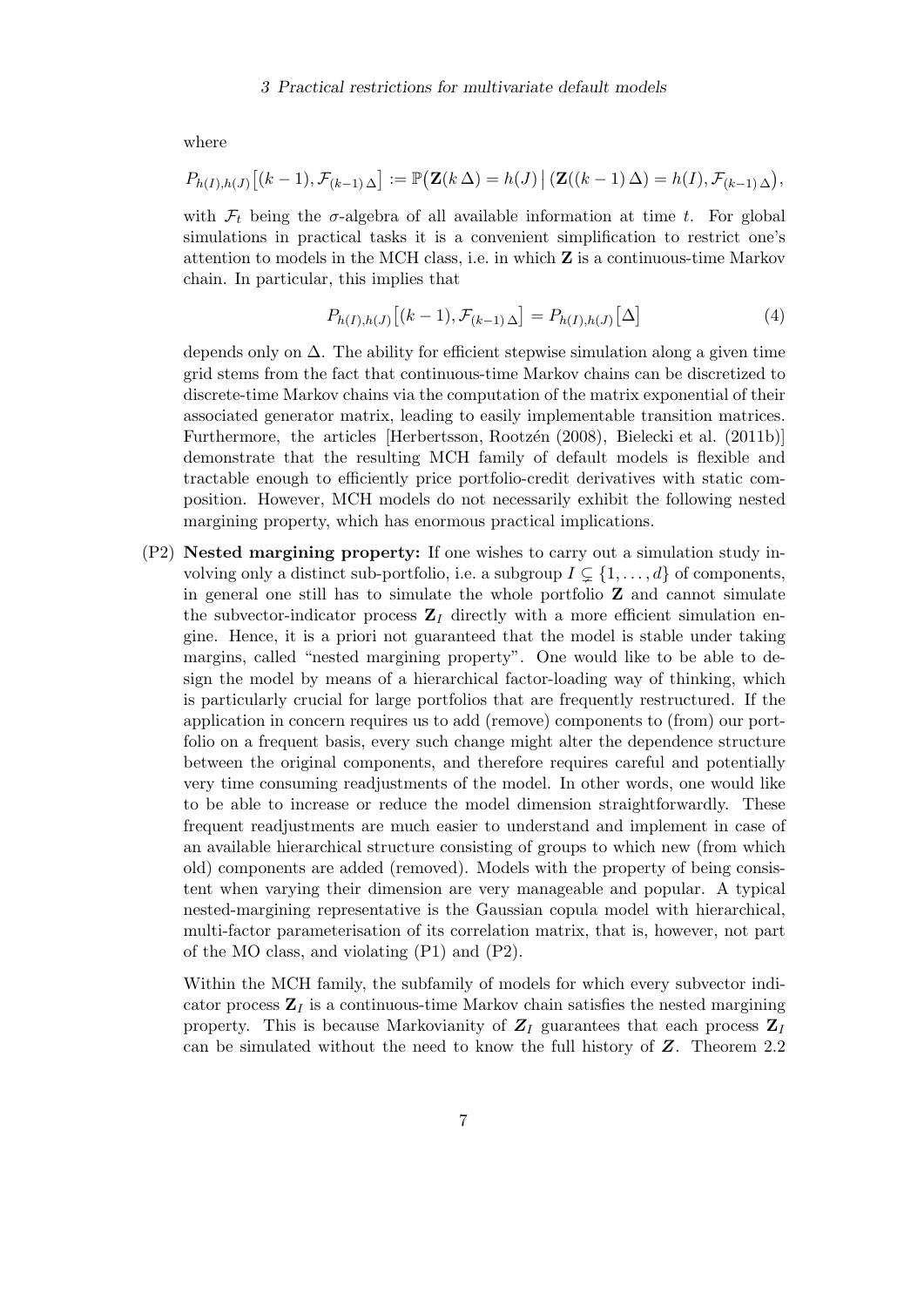shows that the subfamily  $MO \subsetneq MCH$  is characterized precisely by that property. Furthermore, Section [4](#page-7-0) illustrates how factor-model constructions and efficient implementation are intimately linked in case of the Marshall–Olkin distribution via the so-called "Lévy-frailty construction".

Let us close this section with two considerations. Firstly, we recall the important stylized statistical facts of the MO law. It extends the idea of the exponential law, i.e. default times with constant intensity, to higher dimensions. Another prominent feature is the singular component – allowing for joint defaults / cataclysmic events. The related MO copula belongs to the class of extreme-value copulas and, hence, is naturally capable of modeling tail dependence. For practical applications, the intuitive parameterisation is generally seen as an advantage, although the interpretation via exogeneous shocks [\(2\)](#page-2-2) comes at the cost of numerical difficulties, since the number of shocks grows exponentially in d. This challenge is overcome in the following section. Lastly, we need to pay attention in distinguishing the MO multivariate distribution from its copula. A multivariate distribution given by a MO copula with re-scaled exponential margins does not necessarily satisfy Theorem [2.2.](#page-2-1) In other terms, we need the whole multivariate MO distribution with its natural consistency between margins and dependence parameters, see for example [\[Mai, Scherer \(2013\)\]](#page-11-6). The MO distribution consistency avoids problems like deterministic ordering of default times in presence of deterministic intensities and the related issues in wrong way risk modeling, see for example the vanishing wrong way risk case study for default modeling in counterparty risk valuation (CVA) in [\[Brigo, Chourdakis \(2009\)\]](#page-10-8).

# <span id="page-7-0"></span>4 Parameterization and efficient implementation

The subject of this section is the efficient implementation of an unbiased simulation scheme for the Marshall–Olkin law. More details are given in [\[Brigo et al. \(2014\)\]](#page-10-9). We consider the tasks:

- (a) Finding a convenient parameterization of the Marshall–Olkin law, especially in large dimensions.
- (b) Constructing an efficient and unbiased simulation engine for the Marshall–Olkin law along a given time grid  $0 < t_1 < t_2 < \ldots < t_n = T$ .

Simulation requires a (preferably simple) stochastic model. There exist two classical stochastic representations for the Marshall–Olkin law. The one of [\[Marshall, Olkin \(1967\)\]](#page-11-1), see [\(2\)](#page-2-2), requires  $2^d-1$  exponentially distributed shocks. The second from [\[Arnold \(1975\)\]](#page-10-2), see [\(3\)](#page-4-1), is based on compound sums of exponentials. In both models, the tasks (a) and (b) are intimately linked, because the number of parameters different from zero enters the (expected) runtime of the respective simulation algorithms, see [\[Mai, Scherer \(2012b\),](#page-11-7) Chapter 3.1]. Many references tackle this issue by setting most parameters to zero, see for example [\[Giesecke \(2003\),](#page-10-10) [Lindskog, McNeil \(2003\)\]](#page-11-8). However, this results in simplistic subfamilies. Concluding, these canonical stochastic models are not recommended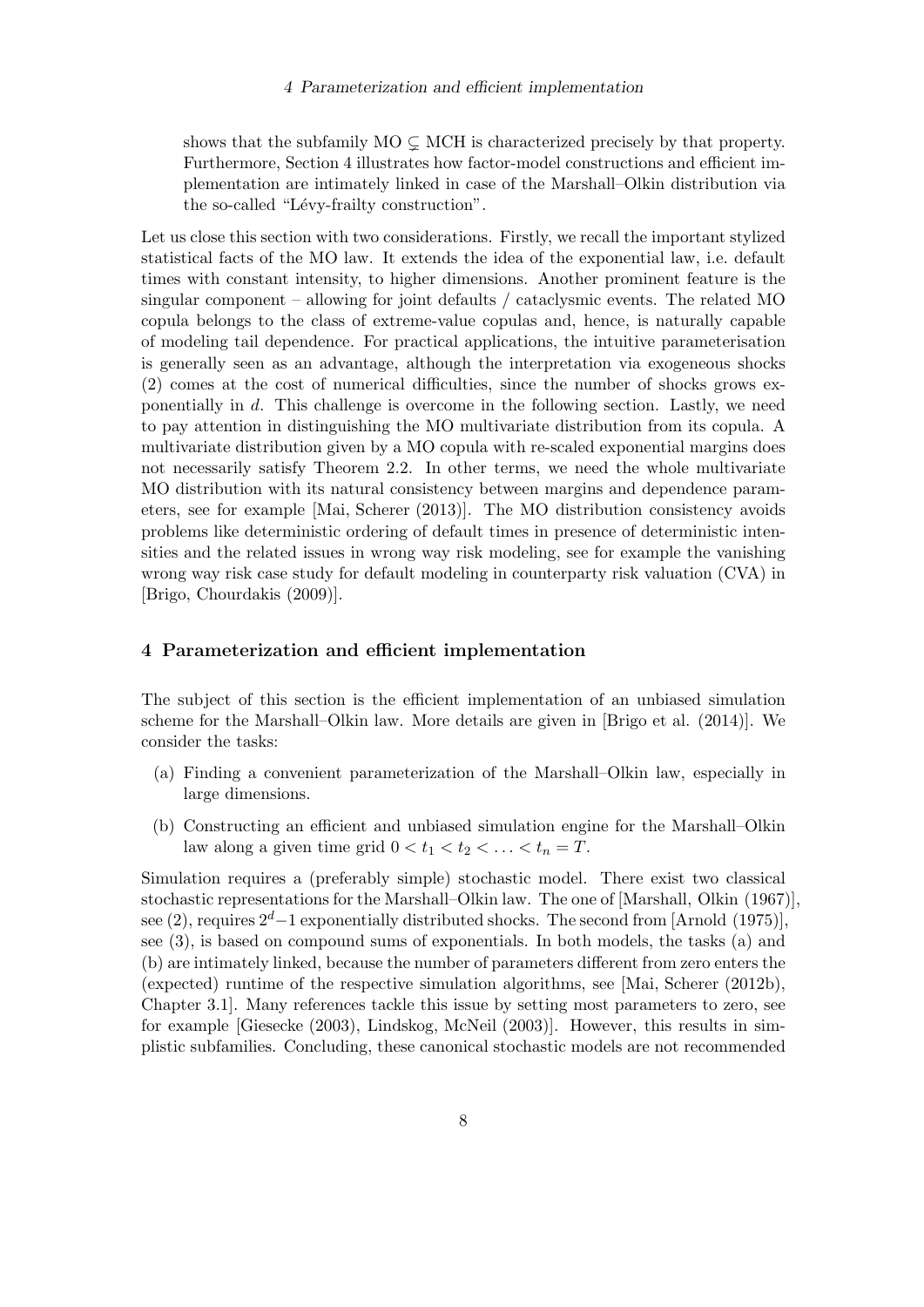#### 4 Parameterization and efficient implementation

in dimensions greater than, say,  $d = 10$ , although occasionally the dynamical properties of the aggregated default counting process and of the related loss distribution have been studied under pool homogeneity assumptions in dimensions as large as  $d = 125$ , see for example [\[Brigo et al. \(2007\)\]](#page-10-11) where the first calibration to CDO market data under an arbitrage free dynamic loss model inspired by a bottom-up Marshall–Olkin approach is presented. We should also mention that, in this context, [\[Bielecki et al. \(2011a\)\]](#page-10-12) manage to refine such results and attain high dimensions and realistic calibration to market data while modeling defaults in a bottom-up fashion and with no need to assume pool homogeneity.

There exists, however, a third stochastic representation of the Marshall–Olkin distributions due to [\[Mai, Scherer \(2009\),](#page-11-9) [Mai, Scherer \(2011\)\]](#page-11-10), which has been generalized and applied to portfolio-credit risk by  $[\text{Sun et al. } (2012)]$ . Based on the notions of Lévy subordinators, it is called "Lévy-frailty construction", and  $-$  since it is just an alternative representation for the Marshall–Olkin law – it satisfies the practical requirements (P1) and (P2) of Section [3.](#page-4-0) With regards to the tasks (a) and (b), it has two crucial advantages:

- (1) A simulation along a given time grid is natural and straightforward. The numerical effort increases only linearly in the dimension  $d$  and the number of time steps of the grid.
- (2) The number of parameters does not depend on the dimension, but instead can be chosen quite arbitrarily. Moreover, the stochastic model can be interpreted as a factor model.

Starting from m independent Lévy subordinators  $\hat{\Lambda}^{(1)}, \ldots, \hat{\Lambda}^{(m)}$  with Laplace exponents  $\hat{\Psi}_1,\ldots,\hat{\Psi}_m$  and considering the weight vectors  $\theta_i \in \mathbb{R}^m_+$ ,  $i = 1,\ldots,d$ , we can define the d-dimensional subordinator  $\mathbf{\Lambda} = (\Lambda^{(1)}, \dots, \Lambda^{(d)})$ , where  $\Lambda^{(i)} = \theta'_i \hat{\Lambda}$ . The random vector  $(\tau_1, \ldots, \tau_d)$ , defined via

<span id="page-8-0"></span>
$$
\tau_i := \inf \left\{ t \geq 0 : \Lambda_t^{(i)} \geq \epsilon_i \right\}, \quad i = 1, \dots, d,
$$

with independent unit-mean exponential random variables  $\epsilon_1, \ldots, \epsilon_d$ , independent of  $\Lambda$ , has a Marshall–Olkin distribution, cf. [\[Sun et al. \(2012\),](#page-11-11) [Mai \(2014\)\]](#page-11-12). Stepwise simulation is natural within this model, as Algorithm [1](#page-8-0) shows.

### Algorithm 1 (Sampling the Lévy-frailty model on a given time grid)

Given the time grid  $0 = t_0 < t_1 < \ldots < t_n = T$  and the Lévy subordinator  $\Lambda$ , initialize the current time as  $t^* := 0$ ,  $\ell := 0$ , and the number of components that are still alive by nalive  $=d$ .

(1) Repeat the following steps until ((nalive == 0) or  $(t^* == T)$ ), i.e. until all components have defaulted or the final time horizon is reached, whichever takes place first:

(a) Set  $t^* := t_{\ell+1}$ .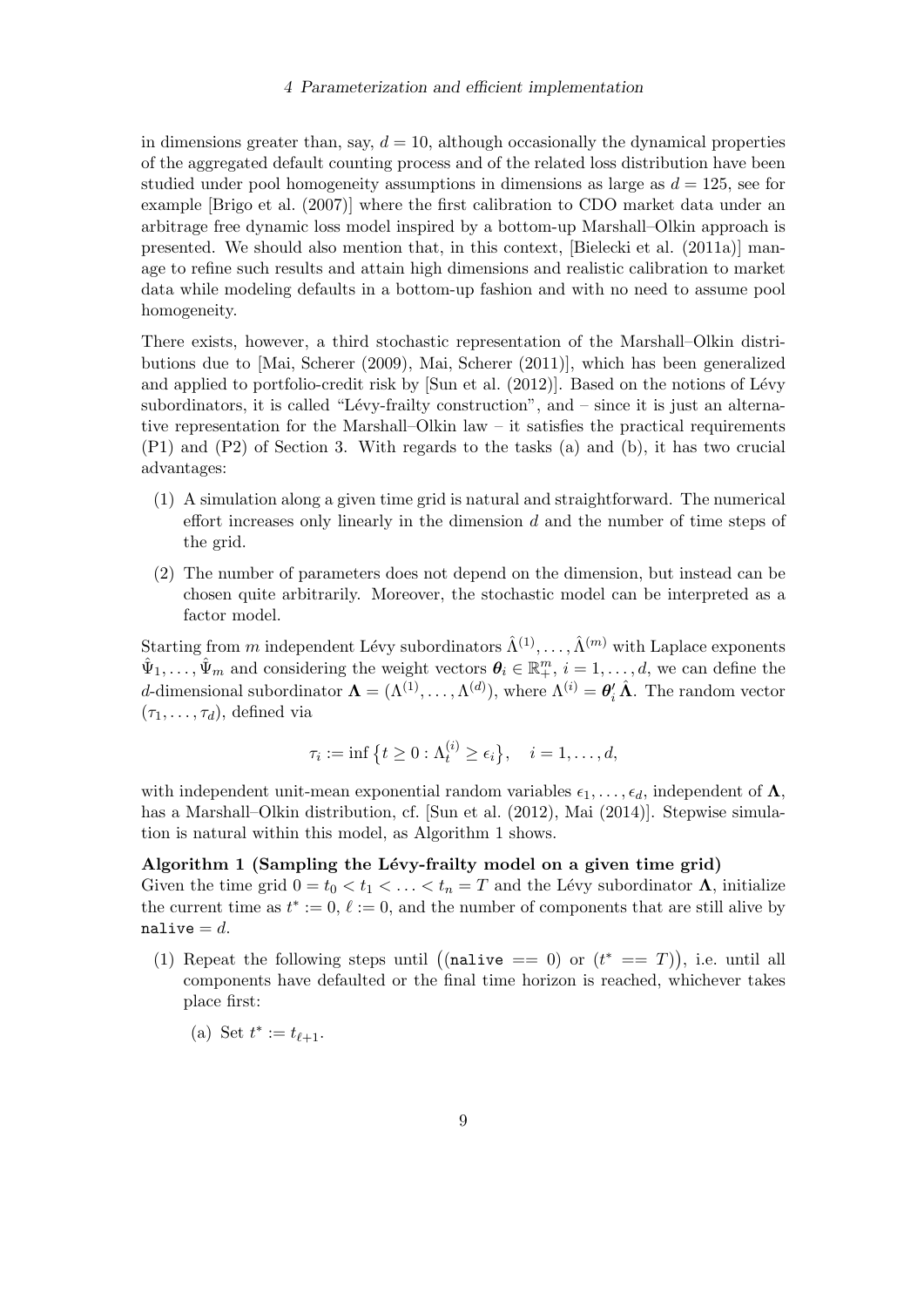#### 5 Conclusion

- (b) Simulate the next increment  $\Delta \Lambda_{\ell} := \Lambda_{t_{\ell+1}} \Lambda_{t_{\ell}} \sim \Lambda_{t_{\ell+1}-t_{\ell}}$  of the multivariate Lévy subordinator on the time interval  $[t_{\ell}, t_{\ell+1}]$ . Note that this is independent of the past, by the Lévy properties of  $\Lambda$ .
- (c) Simulate a list of independent unit exponentials  $\epsilon_{i_1}, \ldots, \epsilon_{i_{\text{nalive}}}$  for the components  $\tau_{i_1}, \ldots, \tau_{i_{\text{nalive}}}$  that have not yet defaulted. This is justified by the lack-of-memory property of the unit exponential law, i.e. the positive distance of a trigger variate (that has not yet defaulted) to the current state of the subordinator has a unit exponential law.
- (d) For each  $\epsilon_{i_k}$ ,  $k = 1, ...,$  nalive, test if  $(\Delta \Lambda_{\ell}^{(i_k)} > E_{i_k})$ . Each time this condition is met, set  $\tau_{i_k} := t^*$  and decrease nalive by one.<sup>[1](#page-9-0)</sup>
- (e)  $\ell := \ell + 1$ .
- (2) Return the vector  $(\tau_1, \ldots, \tau_d) \in \{t_0, \ldots, t_n\}^d$  or, equivalently, the path of the indicator process  $(1_{\{\tau_1 > t\}}, \ldots, 1_{\{\tau_d > t\}})$  sampled on the given time grid.

It is also clear that the parameters of the resulting Marshall–Olkin distribution are functions of the parameters of the involved Lévy subordinators  $\hat{\Lambda}^{(1)}, \ldots, \hat{\Lambda}^{(m)}$ , which are themselves parameterized in terms of their respective Laplace exponents. This allows to control the involved number of model parameters irrespectively of the dimension d. Furthermore, hierarchical factor-loading constructions, e.g. according to regional or industry-specific categories, are possible by interpreting the independent stochastic drivers  $\hat{\Lambda}^{(1)}, \ldots, \hat{\Lambda}^{(m)}$ , and by choosing the weights accordingly. See, e.g., [\[Mai, Scherer \(2012a\)\]](#page-11-13) for a recipe on how to construct hierarchical factor structures in a Marshall–Olkin distribution.

## 5 Conclusion

The postulate that all sub-vectors of some survival indicator process are continuoustime Markov chains constitutes a new characterization of the Marshall–Olkin law. It is demonstrated that this result has important economic implications, as it renders the Marshall–Olkin law the only class of portfolio-default models satisfying a list of important practical demands. An efficient and unbiased simulation scheme, based on a multi-factor L´evy-frailty construction, provides methodological advice for the actual implementation of an economic scenario generator.

<span id="page-9-0"></span><sup>&</sup>lt;sup>1</sup>Instead of drawing exponential random variables along the lines of the Lévy-frailty model, one might instead use Bernoulli $(1 - \exp(-\Delta \Lambda_{\ell}^{(i_k)}))$  distributed ones in Step  $(1)(c,d)$  of Algorithm [1.](#page-8-0) This is justified by the observation that the conditional default probability of  $\tau_k$  within  $[t_\ell, t_{\ell+1}]$  given  $\Delta\Lambda_\ell^{(i_k)}$ is precisely  $1 - \exp(-\Delta \Lambda_{\ell}^{(i_k)})$ . If the respective Bernoulli experiment was successful, component k defaults and its default time is set to  $\tau_k := t^*$ .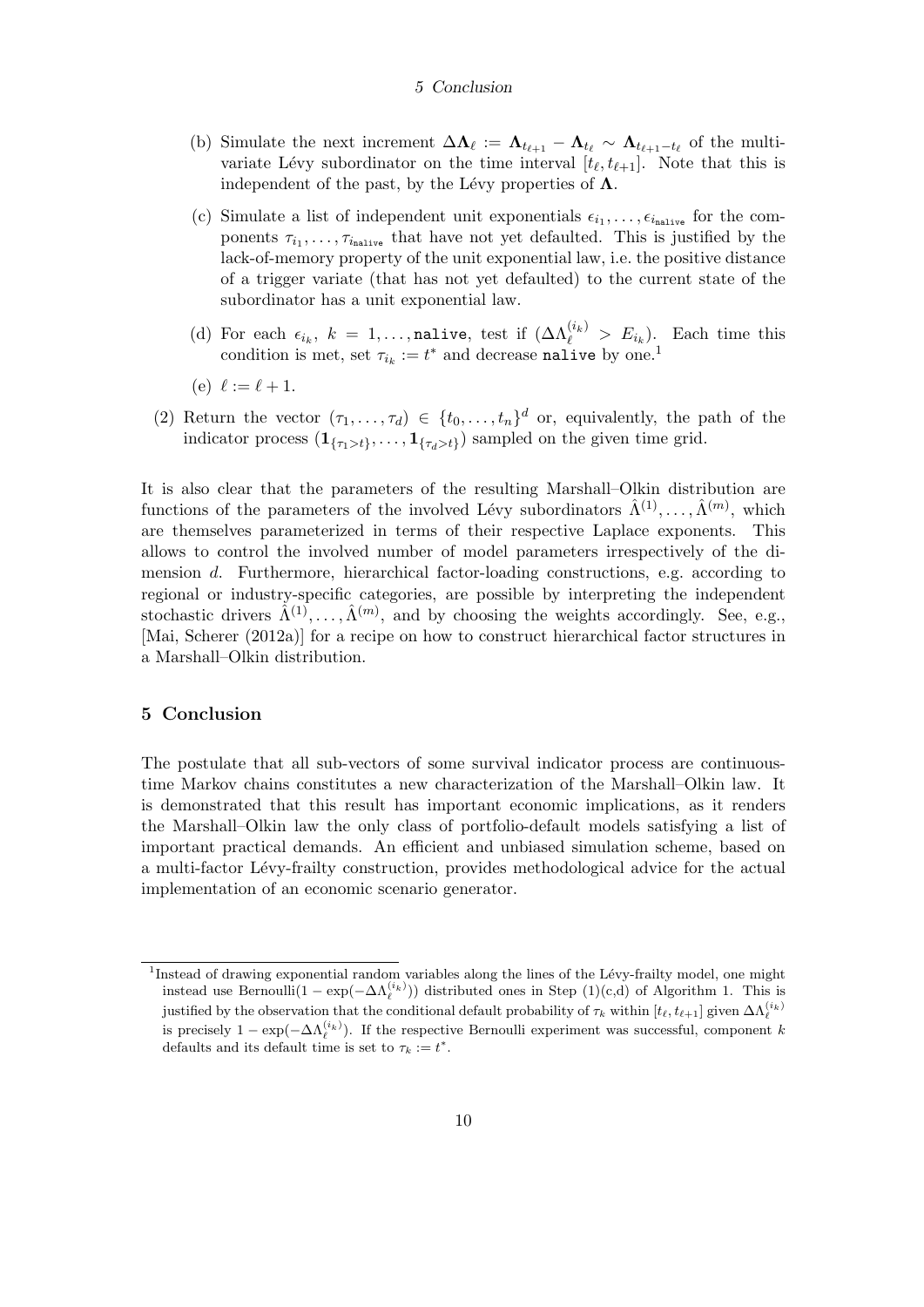#### References

## References

- <span id="page-10-2"></span>[Arnold (1975)] B.C. Arnold, A characterization of the exponential distribution by multivariate geometric compounding, Sankhya: The Indian Journal of Statistics  $37(1)$ (1975) pp. 164–173.
- <span id="page-10-4"></span>[Assaf et al. (1984)] D. Assaf, N. Langberg, T. Savits, M. Shaked, Multivariate phasetype distributions, *Operations Research* **32** (1984) pp. 688–702.
- <span id="page-10-7"></span>[BIS Consultative Document (2012)] BIS Consultative Document, Fundamental review of the trading book, Annex 4, available at BIS.org (2012).
- <span id="page-10-12"></span>[Bielecki et al. (2011a)] T.R. Bielecki, A. Cousin, S. Crépey, A. Herbertsson, Dynamic modeling of portfolio credit risk with common shocks. Available at ssrn.com (2011).
- <span id="page-10-6"></span>[Bielecki et al. (2011b)] T.R. Bielecki, S. Crépey, A. Herbertsson, Markov chain models of portfolio credit risk, in The Oxford Handbook of credit derivatives, edited by A. Lipton, A. Rennie, Oxford University Press (2011) pp. 327–382.
- <span id="page-10-3"></span>[Bladt (2005)] M. Bladt, A review on phase-type distributions and their use in risk theory, *ASTIN Bulletin* **35** (2005) pp. 145–161.
- <span id="page-10-8"></span>[Brigo, Chourdakis (2009)] D. Brigo, K. Chourdakis, Counterparty Risk for Credit Default Swaps: Impact of spread volatility and default correlation. International Journal of Theoretical and Applied Finance  $12(7)(2009)$ , pp. 1007–1026.
- <span id="page-10-1"></span>[Brigo, Chourdakis (2012)] D. Brigo, K. Chourdakis, Consistent single- and multi-step sampling of multivariate arrival times: A characterization of self-chaining copulas. Available at arXiv.org, ssrn.com, defaultrisk.com (2012).
- <span id="page-10-9"></span>[Brigo et al. (2014)] D. Brigo, J.F. Mai, and M. Scherer (2014). Consistent iterated simulation of multi-variate default times: a Markovian indicators characterization. Preprint, available at SSRN.com and arXiv.org
- <span id="page-10-0"></span>[Brigo et al. (2013)] D. Brigo, M. Morini, A. Pallavicini, Counterparty Credit Risk, Collateral and Funding, with Pricing Cases for all Asset Classes, Wiley (2013).
- <span id="page-10-11"></span>[Brigo et al. (2007)] D. Brigo, A. Pallavicini, R. Torresetti, Cluster-based extension of the generalized Poisson loss dynamics and consistency with single names, International Journal of Theoretical and Applied Finance,  $10(4)$  (2007), also in A. Lipton and Rennie (Editors), Credit Correlation - Life After Copulas, World Scientific, 2007.
- <span id="page-10-5"></span>[Cai, Li (2005)] J. Cai, H. Li, Conditional tail expectations for multivariate phase type distributions, working paper (2005).
- <span id="page-10-10"></span>[Giesecke (2003)] K. Giesecke, A simple exponential model for dependent defaults, Journal of Fixed Income  $13(3)$  (2003) pp. 74–83.